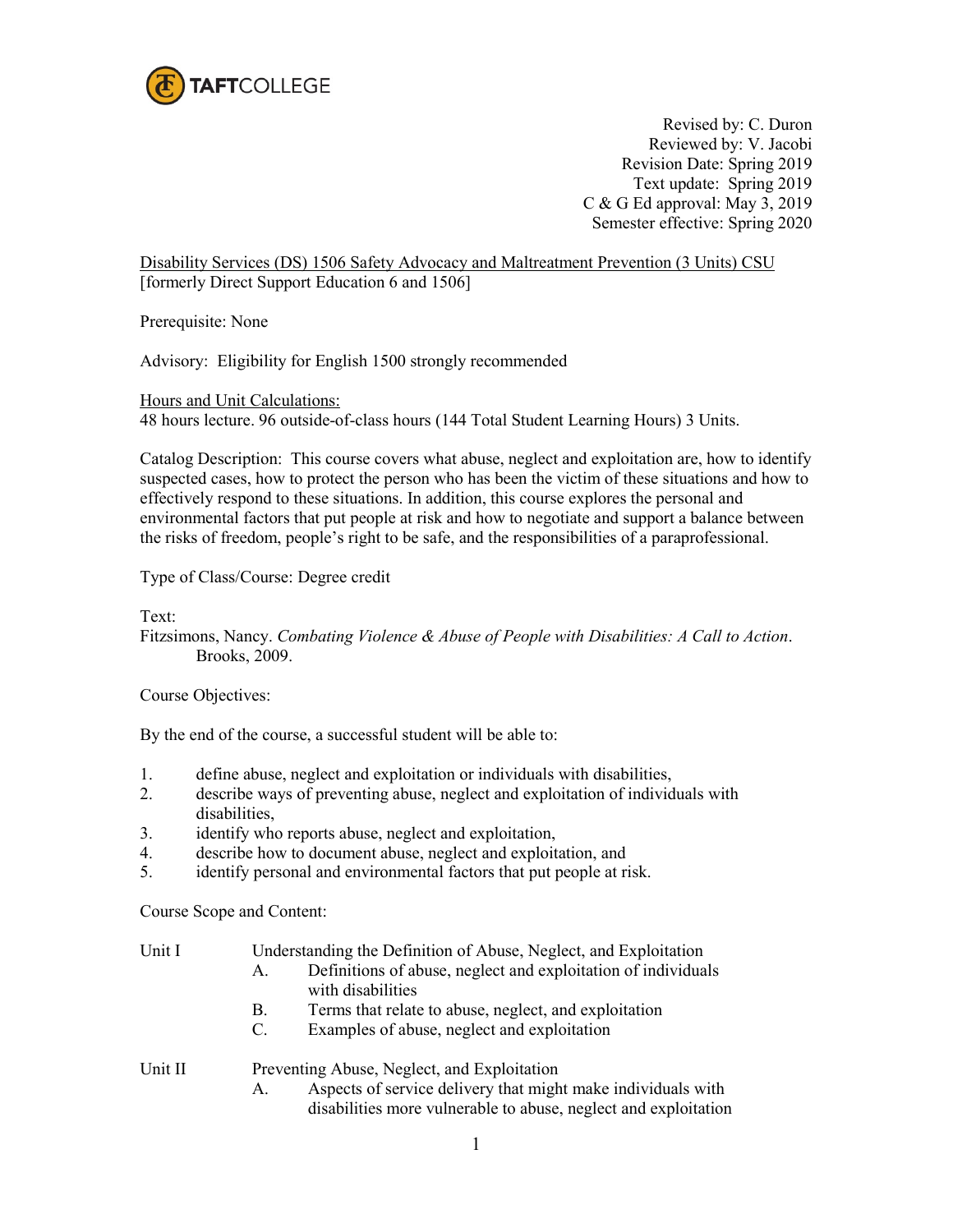

|          | Β.                                                   | Aspects of disabilities that may make individuals more<br>vulnerable to abuse, neglect and exploitation |  |  |
|----------|------------------------------------------------------|---------------------------------------------------------------------------------------------------------|--|--|
|          | C.                                                   | Methods that may reduce the risk of abuse, neglect, and<br>exploitation                                 |  |  |
|          | D.                                                   | Systemic and personal barriers to preventing violence and abuse                                         |  |  |
| Unit III | Recognizing and Responding Neglect, and Exploitation |                                                                                                         |  |  |
|          | А.                                                   | Identify indicators of abuse                                                                            |  |  |
|          | В.                                                   | Reporting potential abuse, neglect, and exploitation                                                    |  |  |
|          | $\mathbf{C}$ .                                       | Mandated reporters                                                                                      |  |  |
|          | D.                                                   | Obtaining information from individuals in a respectful manner                                           |  |  |
|          | Е.                                                   | Ensuring individual's immediate protection                                                              |  |  |
| Unit IV  | Documenting Abuse, Neglect, and Exploitation         |                                                                                                         |  |  |
|          | А.                                                   | The importance of documenting suspected cases of abuse,<br>neglect, or exploitation                     |  |  |
|          | B.                                                   | Information that should be included in the documentation                                                |  |  |
|          | C.                                                   | Where and how to document suspected incidents of abuse,<br>neglect, or exploitation                     |  |  |

- D. Follow-up on the reporting of incidences
- E. Understanding the legal system

Learning Activities Required Outside of Class:

The students in this class will spend a minimum of 6 hours per week outside of the regular class time doing the following:

- 1. Review tutorials and multimedia
- 2. Complete writing and reading assignments
- 3. Participate in individual and group assignments

Methods of Instruction:

- 1. Lectures
- 2. Group discussions<br>3. Classroom exercise
- 3. Classroom exercises
- 4. Individual and/or group projects

Methods of Evaluation:

- 1. Instructor evaluations
- 2. Tests/Quizzes<br>3. Case Brief Ana
- Case Brief Analysis

Supplemental Data:

| TOP Code: | 210450: Disability Services |
|-----------|-----------------------------|
|           |                             |